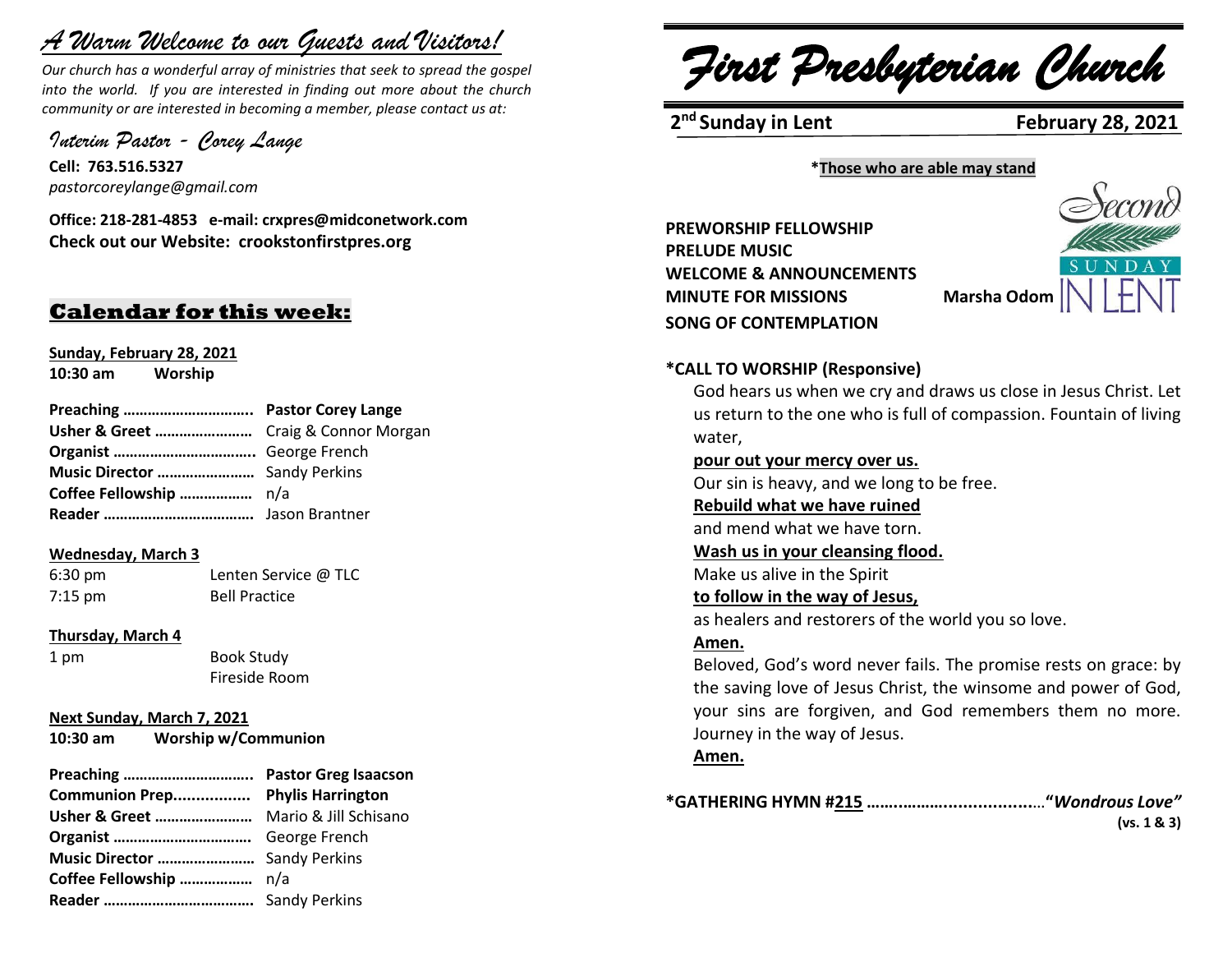#### **PRAYER OF CONFESSION (Unison)**

**O God, you have made us your covenant people, marked us as your own, and charged us for lives of service. Forgive us when we live as if success were the worthiest aim or independence the highest virtue. Call us once more to take up our crosses and show us how to follow you. Forgive us, O God, and wash us in your mercy. Forgive us O God, and free us to try again.**

#### **SILENT CONFESSION**

#### **DECLARATION OF FORGIVENESS (Responsive)**

Anyone who is in Christ is a new creation. The old life has gone; a new life has begun. Know that you are forgiven and be at peace. As God in Christ has forgiven us, let us forgive one another. The Peace of Christ be with you!

**And also with you.** (Please share signs of peace with each other at a distance!)

**\*RESPONSE HYMN #695 ………................... "***Change My Heart, O God"*

#### **PRAYER FOR ILLUMINATION (Responsive)**

Gracious God, our way in the wilderness, guide us by your Word through these forty days, and minister to us with your Holy Spirit, so that we may be transformed, restored, and renewed: through Jesus Christ our Lord. **Amen.**

#### **SCRIPTURE**

- **SECOND READING…………......................................… Romans 4:13-25** *Leader: The Word of the Lord.* **People: Thanks be to God!**
- **GOSPEL READING………………………...........................….…Mark 8:31-38** *Leader: The Word of the Lord.* **People: Praise to You, O Christ**

**SERMON -** *Pastor Corey Lange*

### **SILENCE FOR REFLECTION**

**\*HYMN OF THE DAY #735 ……………....….…..** *"I Need Thee Every Hour"*

*(vs. 1, 2, & 4)*

#### **PRAYERS OF THE PEOPLE**

L: Lord in your mercy *C: Hear our prayer*

**THE LORD'S PRAYER** *(forgive us our "sins")* 

#### **BLESSING AND CHARGE (Responsive)**

Remember the words of the Lord Jesus: If any wish to be my disciples let them take up the cross and follow me. **Amen.**

**\*CLOSING HYMN #740 …………........................***"Lead Me, Guide Me"*

#### **\*DISMISSAL (Responsive)**

Go in peace to love and serve the Lord. **Thanks be to God. Amen.**

#### **\*POSTLUDE**



# *Easter Lilies*

*If you're interested in purchasing an Easter lily in honor / memory of a loved one, order forms are available on the sign-in table outside the sanctuary.*

*\_\_\_\_\_\_\_\_\_\_\_\_\_\_\_\_\_\_\_\_\_\_\_\_\_\_\_\_\_\_\_\_\_\_\_\_\_\_\_\_\_\_\_\_\_\_\_\_*

## *Please continue to be in prayer for:*

Dale & Laura Charais' grandson Jeri & Cleon Melsa Hank Koza Debby Novotny (Lynne's sister) Karen Mullins (Lynne's sister-in-law) Nancy Amiot (the Finkenbinder's niece) Brent Blake and the Blake families JoAnn Westburg

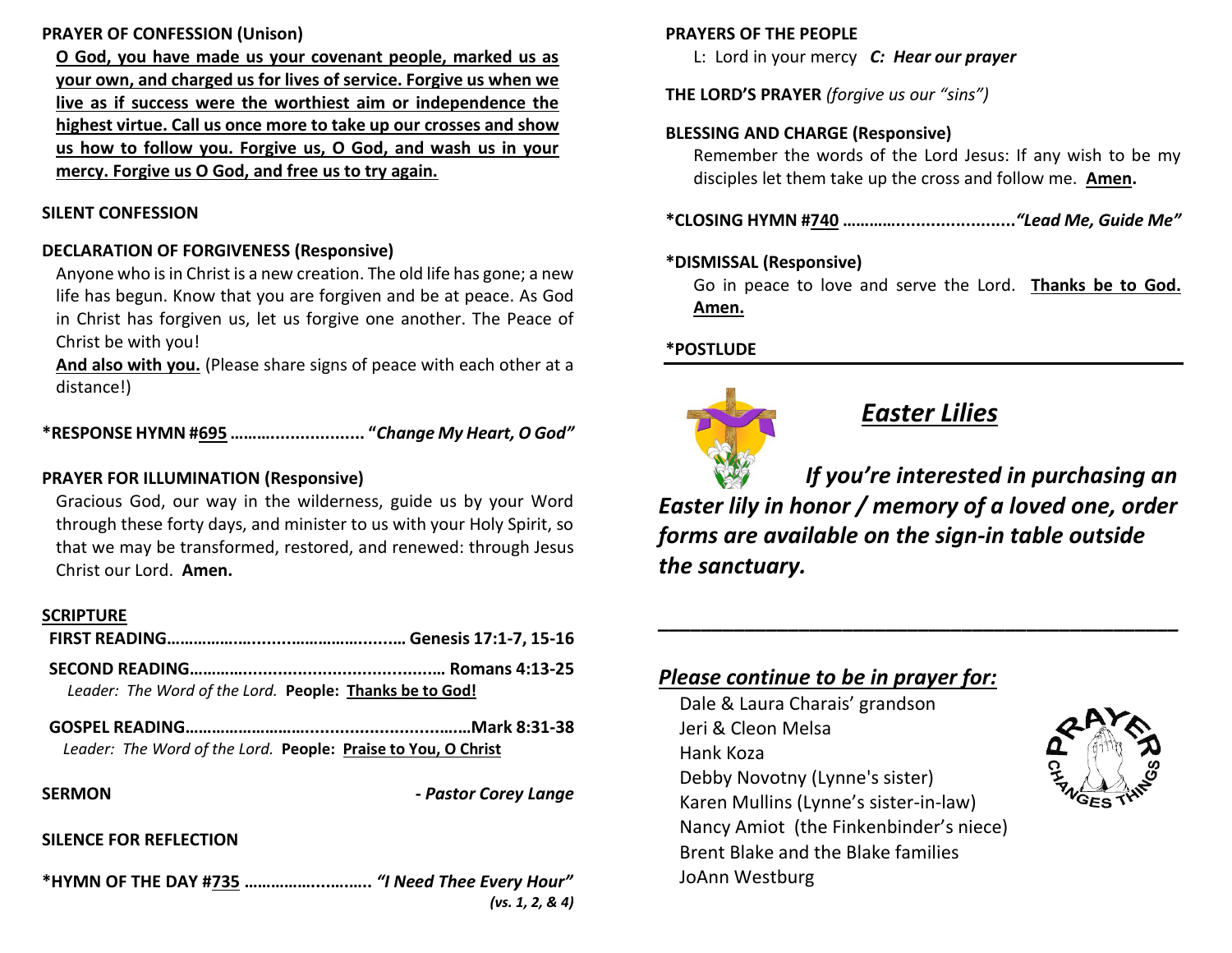### **WONDROUS LOVE**

What wondrous love is this, O my soul, O my soul, What wondrous love is this, O my soul! What wondrous love is this that caused the Lord of bliss To bear the dreadful curse for my soul, for my soul, To bear the dreadful curse for my soul!

To God and to the Lamb, I will sing, I will sing, To God and to the Lamb, I will sing; To God and to the Lamb who is the great I AM, While millions join the theme, I will sing, I will sing; While millions join the theme, I will sing!

## **WONDROUS LOVE**

What wondrous love is this, O my soul, O my soul, What wondrous love is this, O my soul! What wondrous love is this that caused the Lord of bliss To bear the dreadful curse for my soul, for my soul, To bear the dreadful curse for my soul!

To God and to the Lamb, I will sing, I will sing, To God and to the Lamb, I will sing; To God and to the Lamb who is the great I AM, While millions join the theme, I will sing, I will sing; While millions join the theme, I will sing!

## **CHANGE MY HEART, O GOD**

Change my heart, O God; make it ever true. Change my heart, O God; may I be like you. You are the Potter; I am the clay. Mold me and make me; this is what I pray.

## **CHANGE MY HEART, O GOD**

Change my heart, O God; make it ever true. Change my heart, O God; may I be like you. You are the Potter; I am the clay. Mold me and make me; this is what I pray.